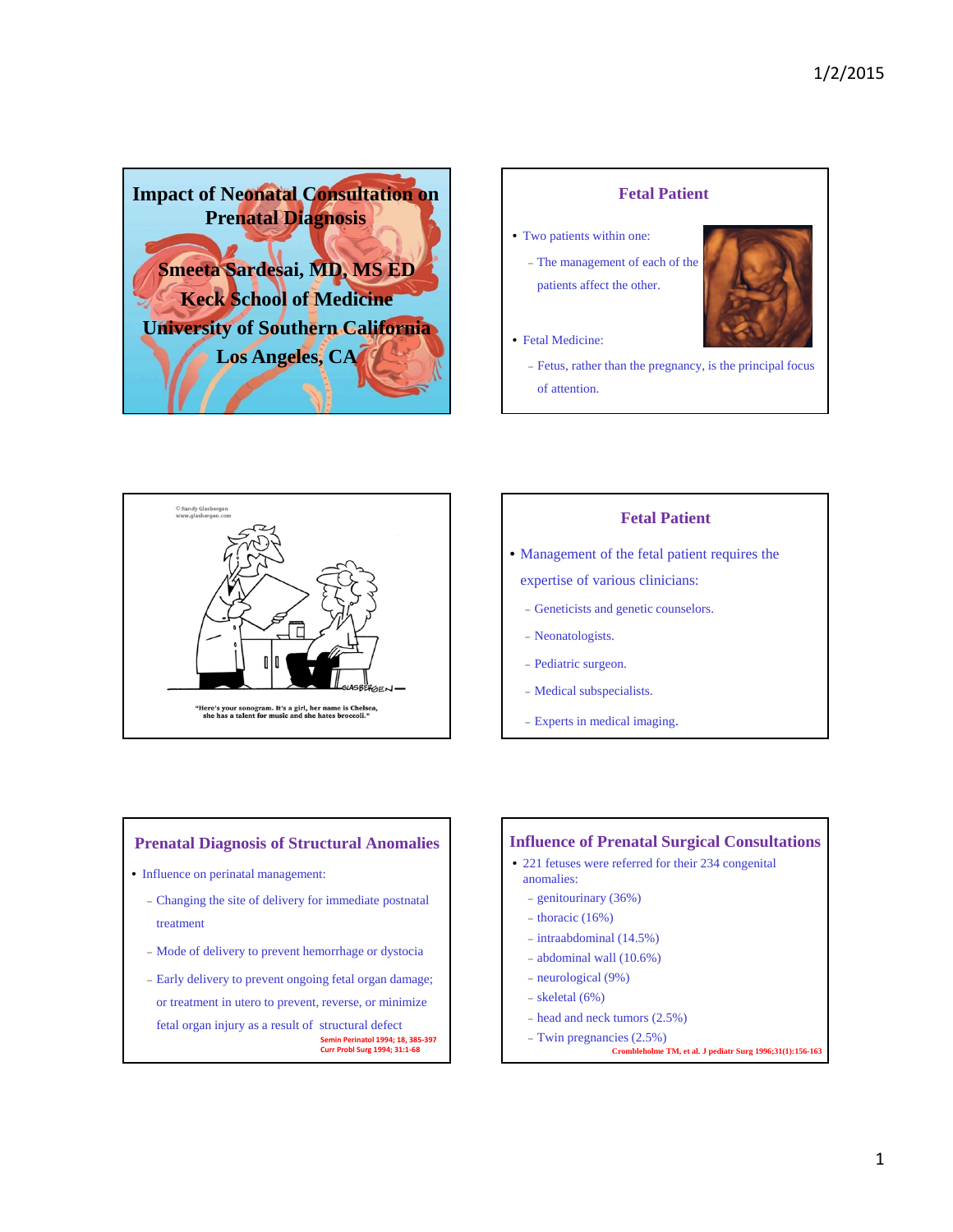## **Influence of Prenatal Surgical Consultations**

- The decision to terminate was changed in 3.6%.
- The site of delivery was changed in 37% to facilitate postnatal evaluation and initiate immediate treatment.
- The mode of delivery was changed in 6.8% to prevent dystocia, hemorrhage into a tumor or to provide an emergency airway as in a case with cervical teratoma.
- The timing of delivery changed in upto 4.5% cases. Crombleholme TM, et al. J Pediatr Surg. 1996; 31(1):156-62

### **Influence of Prenatal Surgical Consultations**

- Provides obstetric colleagues and families with valuable insight into the surgical management of anomalies.
- Allows fetal intervention when appropriate.
- The diagnosis and management of complex fetal anomalies require a team effort because no single discipline is fully equipped to deal with all the maternal and fetal ramifications of a diagnosis of a structural defect.

**J PediatrSurg 1996;31(1):156‐163**

### **Prenatal Diagnosis of Congenital Heart Disease**

- Studies show improved postnatal outcome when a prenatal diagnosis of congenital heart disease is made.
- A detailed explanation of the potential cardiac surgical procedures that the infant will require and their timing can be provided by the cardiac surgeon, with the opportunity for parents to prepare emotionally before birth.
- Neonatal hypoxemia and acidosis can be prevented by early institution of prostaglandin E infusion for ductal dependent lesions immediately after delivery.





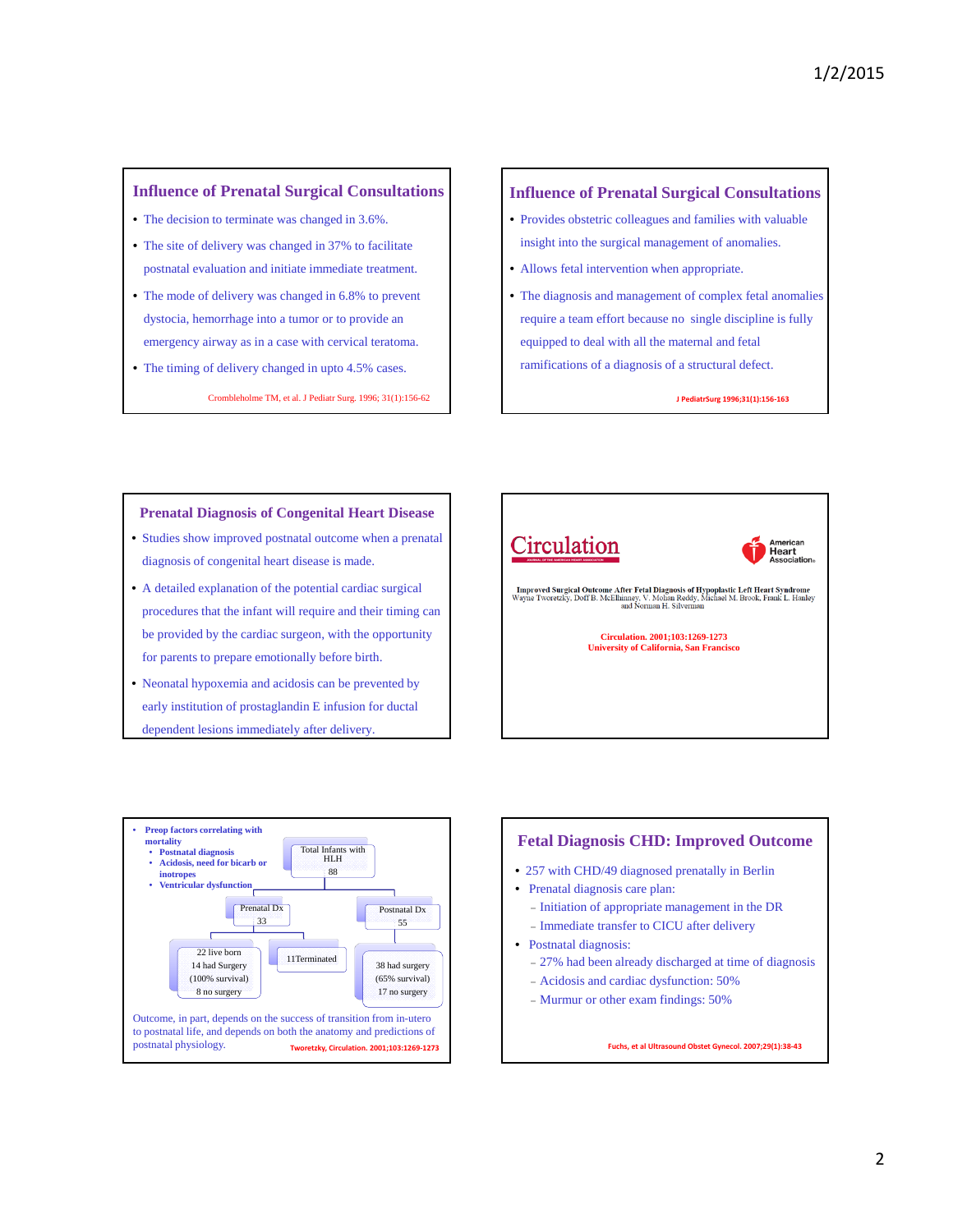## **Fetal Diagnosis CHD: Improved Outcome**

- **Prenatal vs. Postnatal Diagnosis:**
	- Higher preop O2
	- Fewer cases with cardiac failure
	- Fewer cases with preop ductus closure
	- Shorter duration of postop ventilation
	- Shorter stay in the CICU
	- Less post-discharge heart failure

#### **Fuchs, et al Ultrasound Obstet Gynecol. 2007;29(1):38‐43**

### **Multidisciplinary Management**

- The multidisciplinary management model used in management of cancer patient, popularly known as tumor board.
- It functions as a forum for exchange of up-to-date scientific information, development of evidence-based treatment protocols and continuity of care.

## **Experience with a Multidisciplinary Antenatal Diagnosis and Management (MADAM) Model in Fetal Medicine J Mat Fetal and Neonatal Med 2003;14:333– 337**

- During a 5-year period, 114 pregnant women who required consultations with individual pediatric and pediatric surgical specialists were referred to one of  $77$  MADAM biweekly conferences for consensus recommendation.
- Of the 77 discussions:
	- 42% led to an alteration in prenatal management
	- 18% led to co-ordination of postnatal management
	- 16% led to the establishment of a new treatment
	- guideline, or the modification of an existing one.
- In all, perinatal management was altered in 75% of cases.

### **Advantages of Multidisciplinary Team Involvement**

- Fetal management protocols established for numerous conditions:
	- Work-up of echogenic bowel
	- Optimized strategies for the pre- and postnatal management of:
		- Congenital diaphragmatic hernia
		- Alpha-thalassemia major (Med Health RI 2001;84:152)
		- Abdominal wall defects (Obstet Gynecol 2002;100:695)
		- Congenital cystic adenomatoid malformations of the lung (J Pediatr Surg 2000;35:801)
		- Congenital renal failure

## **Team Approaches Improves Patient Safety and Quality of Care**

- 1. Mazza F, et al. The road to zero preventable birth injuries. Jt Comm J Qual Patient Saf 2008;34(4):201–5.
- 2. Fisch JM, et al. Labor induction process improvement. Obstet Gynecol 2009;113:797–803.
- 3. Pettker CM, et al. Impact of a comprehensive patient safety strategy on obstetric adverse events. Am J Obstet Gynecol 2009;200:492, e1–e8.
- 4. Reisner DP, et al. Reduction of elective inductions in a large community hospital. Am J Obstet Gynecol 2009;200:674, e1–e7.

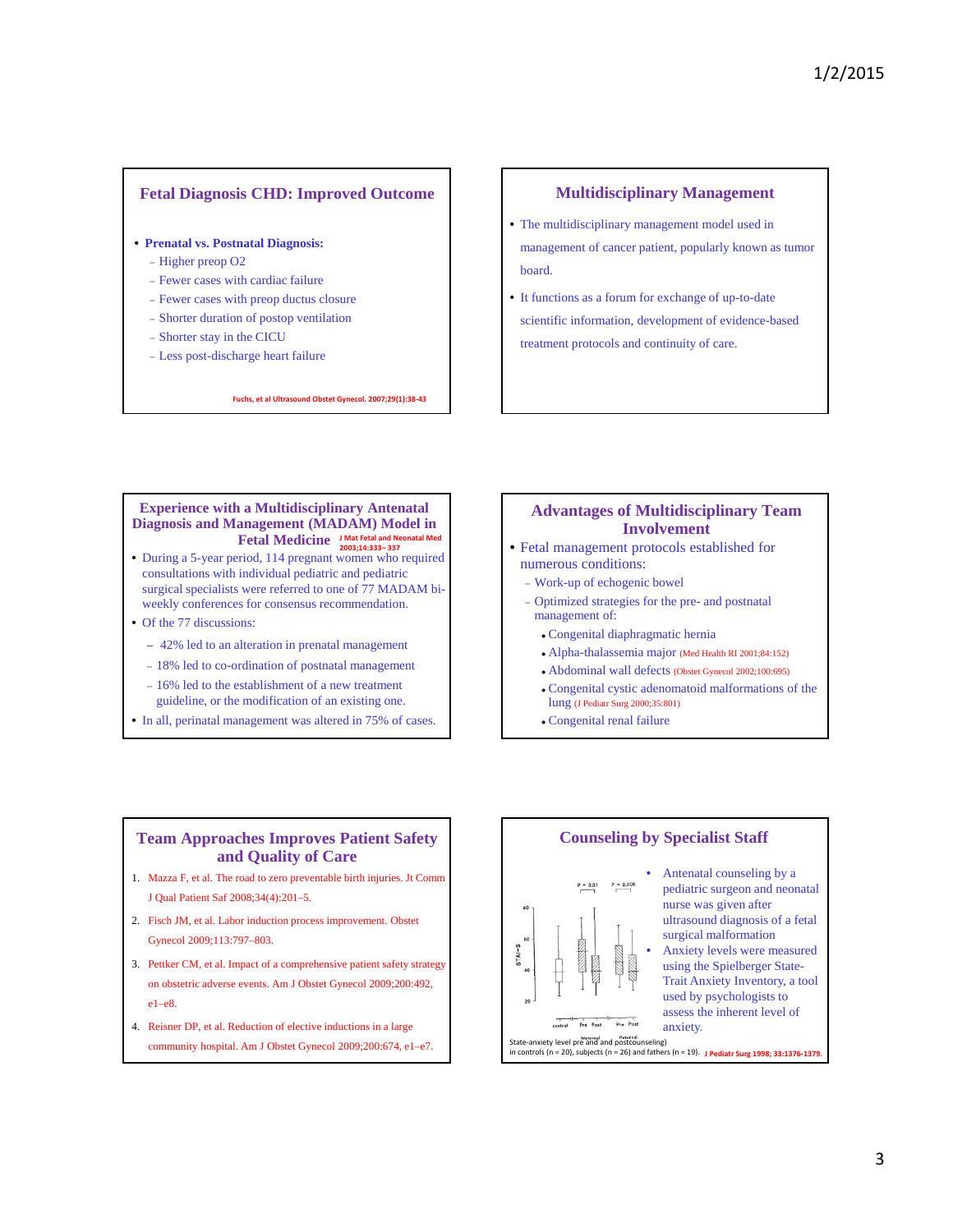### **Does Who Counsels Matter?**

Practices and attitudes of maternal- fetal medicine (MFM) and fetal care pediatric (FCP) specialists regarding fetal abnormalities. Selfadministered survey of 434 MFMs and FCPs (response rate: MFM 60.9%; FCP 54.2%). **Brown, et al. Am J Obstet Gynecol 2012; 206:409.e1-11., Boston**

|                                               | <b>Support</b><br>termination |            | <b>Termination:</b><br><b>Important Option</b> |            |  |  |  |  |
|-----------------------------------------------|-------------------------------|------------|------------------------------------------------|------------|--|--|--|--|
| <b>Condition</b>                              | <b>MFM</b>                    | <b>FCP</b> | <b>MFM</b>                                     | <b>FCP</b> |  |  |  |  |
| Downs Syndrome (%)                            | 52                            | 35         | 90                                             | 70         |  |  |  |  |
| <b>Congenital Diaphragmatic</b><br>Hernia (%) | 49                            | 36         | 88                                             | 69         |  |  |  |  |
| Spina Bifida (%)                              | 54                            | 35         | 88                                             | 70         |  |  |  |  |
| _______                                       |                               |            |                                                |            |  |  |  |  |

• MFMs report higher termination rates among patients only for DS (DS 51% vs  $21\%, P < .001$ ).

• MFMs were less likely to think that FCP consultation should be offered prior to a decision regarding termination  $(54\% \text{ vs } 75\%, \text{ P} < .001)$ .

### **Differing Attitudes Toward Fetal Care FCP** MFM Alcohol abuse 63% 36% .001 Cocaine use 60% 32% .001 Seizure meds 62% 33% .001 Diabetes 56% 27% .001 • Pediatric and obstetric specialists'attitudes regarding whether and when pediatrics consultation should be offered • Survey of 434 maternal-fetal medicine specialists (MFMs) and fetal care pediatric specialists (FCPs) (response rate: MFM, 60.9%; FCP, 54.2%). • For all conditions, MFMs were more than twice as likely as FCPs to think that no pediatric specialist consultation was ever necessary. **Pediatrics 2012;130:e1534–e1540 (Boston)**

#### **What Information Do Parents Want From The Neonatologist? Paediatr Child Health 2007;12(3):191-196. Canada**

- Fifty women with pregnancies of GA between 25 and 32 weeks with an antenatal consultation about the medical risks and treatments relative to their potentially premature infant.
- Within 48 h following the consultation, patients were asked to respond to a questionnaire to assess their recall of the information provided, information expectations and their anxiety level.

#### **What Information Do Parents Want From The Neonatologist? Paediatr Child Health 2007;12(3):191-196.**

- 92% thought that the antenatal consultation increased their knowledge and understanding of what might happen if their infant was born preterm.
- 78% agreed that the consultation relieved some of their worry and anxiety about their baby.
- Respondents wanted information about chances of survival, likely medical problems and the risk for disability, followed by medical treatments and breastfeeding.
- They consistently recalled receiving information about chances of survival, likely medical problems and medical treatments.

#### **Pregnant Women's Experiences of Received Information in Relation to Fetal Malformation Detected on Ultrasound**

- An exploratory descriptive study.
- Semi-structured interviews with 27 women who continued their pregnancy and women who chose to terminate were audiotaped and the text subjected to qualitative content analysis.
- Most of the women experienced the information given as insufficient, often misleading, conflicting, or incoherent, and sometimes negative.
- Women expressed dissatisfaction regarding the caregivers' methods of giving information.

**N. Asplin et al. Sexual & Reproductive Healthcare 3 (2012) 73–78. Sweden**

#### **Pregnant Women's Experiences of Received Information in Relation to Fetal Malformation Detected on Ultrasound**

- The women wished for more and explicit information given both verbal and written including best-and worstcase scenarios.
- They also wished information from different specialists and continuity of care.
- A good access to integrated care at specialized care units for pregnant women carrying babies with malformations would advance the quality of care.

**N. Asplin et al. Sexual & Reproductive Healthcare 3 (2012) 73–78. Sweden**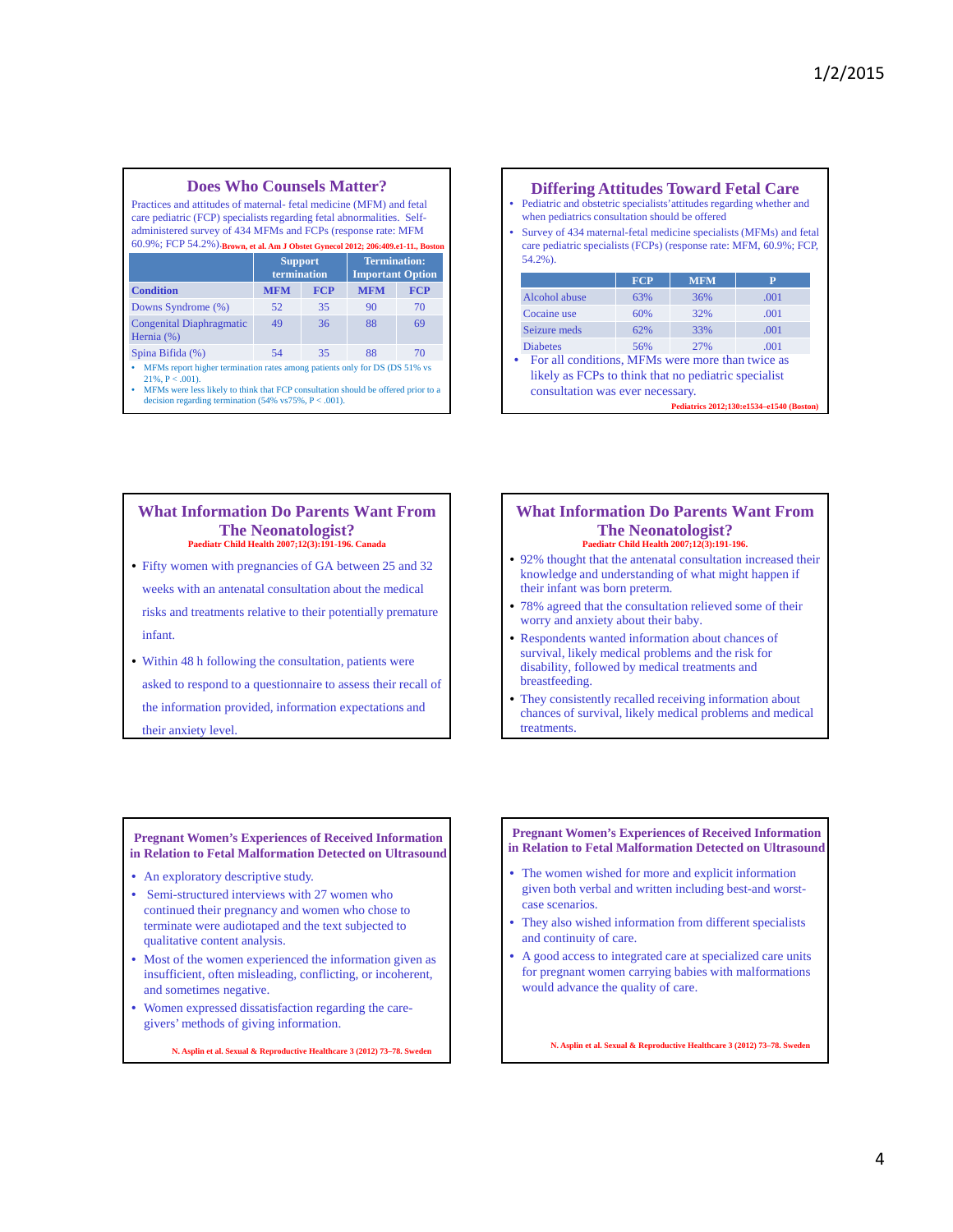### **Parental Expectations of Prenatal Consultation with a Neonatologist After Diagnosis of Fetal CA**

- Parents referred to neonatology for prenatal consultation after the diagnosis of a congenital anomaly (CA).
- 22 mothers (42 interviews)
	- No fathers
	- Interviews
		- 1 week after consult
		- 1 week after delivery
- Interviews were analyzed for themes by using the constant
- comparative method associated with the grounded theory method • Five main themes: (1) preparation; (2) knowledgeable physician;
- (3) caring providers; (4) allowing hope; and (5) time.

**Miquel-Verges F, et al. Pediatrics 2009, Johns Hopkins University School of Medicine**

**Prenatal Consultation With a Neonatologist for Congenital Anomalies: Parental Perception**

- Mothers perceived that a consultation with a neonatologist, which included a NICU tour, prepared them for the perinatal course.
- Mothers wanted realistic information, regardless of how grim, yet wanted to retain hope.
- All mothers would recommend a prenatal consultation with a neonatologist.

**Miquel-Verges F, et al. Pediatrics 2009;124:e573–e579.** 

### **Indications for Prenatal Consultation with a Neonatologist**

- Complex delivery-room management anticipated
- Fetal anomalies present
- Fetal intervention indicated
- Postnatal need for multiple pediatric subspeciality
- Difficult or prolonged NICU course anticipated
- Complex social situation
- High degree of prognostic uncertainty present
- Fetal diagnosis not compatible with long-term survival

**LP Halamek. J Perinatol 2001;21:116**

## **Elements of Prenatal Consultation Discussed by the Neonatologist**

- Explanation of the role of neonatologist
- Review of prenatal findings
- Description of events in the delivery room
- In depth discussion of diagnosis, etiology, pathophysiology, therapy, prognosis
- Potential impact of of premature delivery
- Breast feeding

• Tour of NICU

- Blood transfusion and directed donation
- Identification of pediatrician for post NICU care

**J Perinatol 2001,21:116**

# **Supplemental Written Information Improves Prenatal Counseling: A Randomized Trial**

- Sixty pregnant participants assessed to be at risk for premature delivery between 23 and 34 weeks' gestation.
- Counseling in the control group consisted of gestational age–specific verbal information, and counseling in the intervention group consisted of written gestational age– specific information 1 hour before the verbal gestational age–specific information.
- Both groups completed a Prematurity Knowledge Questionnaire after counseling and the State-Trait Anxiety Inventory before and after counseling.

**AD Muthusamy, et al. Pediatrics 2012;129:e1269–e1274. Wisconsin**

### **Supplemental Written Information Improves Prenatal Counseling: A Randomized Trial**

- The Prematurity Knowledge Questionnaire consisted of questions regarding:
- Short-term problems (immature lungs, IVH, ROP, feeding problems, infection, apnea, and jaundice)
- Long-term problems (CLD, postdischarge respiratory infections, visual impairment, hearing impairment, brain damage, and learning and behavior problems)
- Numerical outcome data (probabilities of survival, survival without significant morbidity, severe IVH, severe ROP, and CLD).

**Pediatrics 2012;129:e1269–e1274**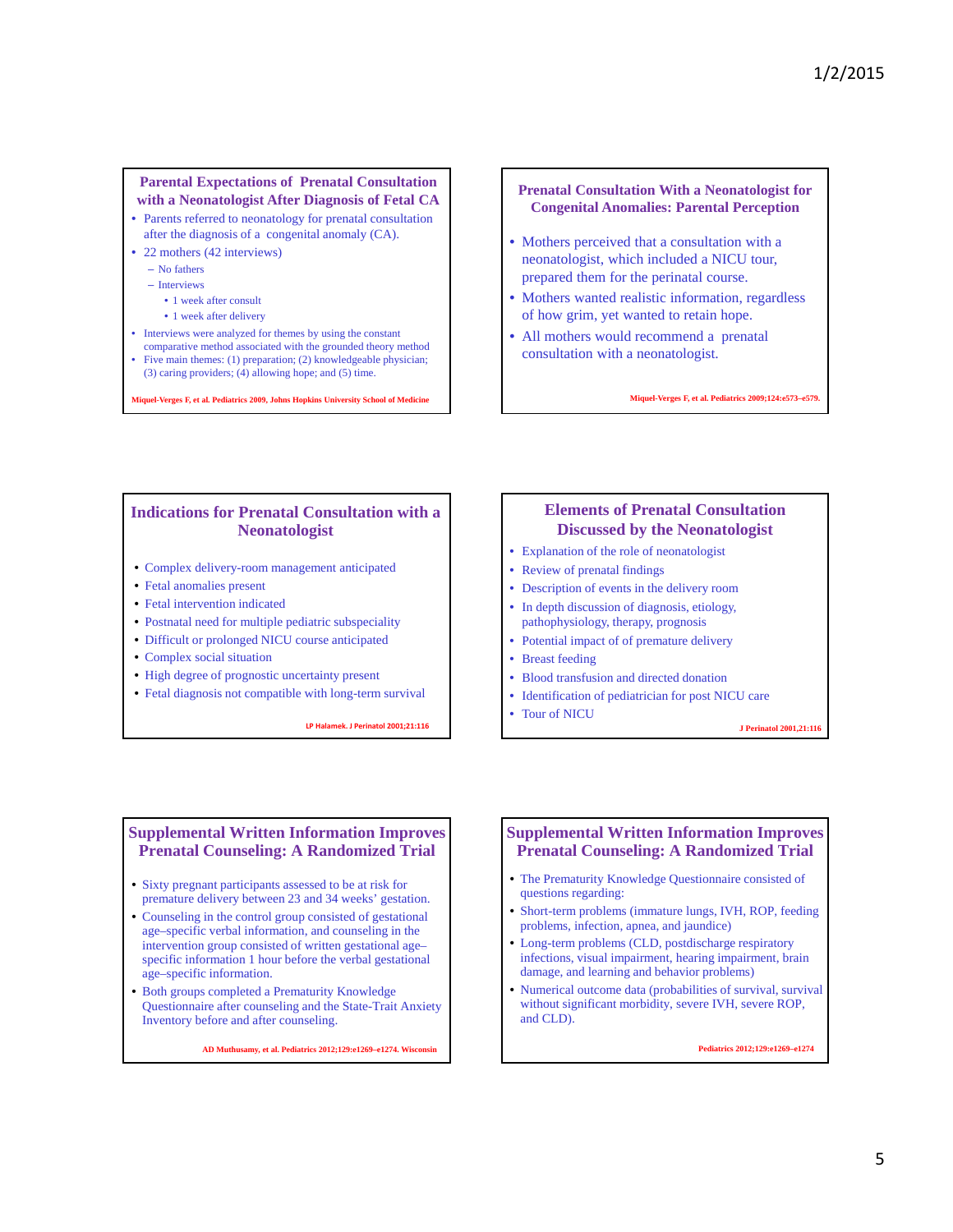## **Supplemental Written Information Improves Prenatal Counseling: A Randomized Trial**

- Knowledge of short-term problems was not statistically different between the intervention (82%) and control groups (67%).
- Knowledge of long-term problems was better in the intervention (71%) than the control group (45%).





#### **Effect of Prenatal Consultation (PC) with a Neonatologist on the Incidence and Duration of Human Milk Feeding (HMF) in Preterm Infants.** • Matched case-control study of 46 preterm infants (23–35 wk), whose mothers (n= 29) had received PC emphasizing the importance of HMF.

- Control infants were matched by Bweight, GA and multiplicity. - Mean GA was  $30.1 \pm 3$  wk in both groups.
	- Mean B weight was  $1329 \pm 489$  (PC) and  $1334 \pm 441$  g (control).
- PC infants received HMF for significantly longer, both in the hospital and after discharge:
	- Hospital: PC  $37 \pm 34$  d vs control  $15 \pm 19$  d, p = 0.001
	- $-$  Discharge PC  $60 \pm 57$  d vs control  $21 \pm 32$  d;  $p = 0.0001$ .
- PC is associated with significantly longer HMF in preterm infants, both in hospital and after discharge. **Friedman S, et al. Acta Pædiatr 2004; 93: 775–778. Israel**

### **Are Obstetricians and Neonatologist Attuned to Eachother?**

- Evaluated the perinatal management decisions made in a multidisciplinary setting, and to what extent, in clinical practice, decisions about obstetric (OB) management are attuned to those about neonatal management.
- Data on perinatal management of 318 consecutive singleton pregnancies presented to a multidisciplinary perinatal team (MPT) in a tertiary centre were collected retrospectively. **Hilmar H, Prenat Diagn 2004; 24: 890–895 (Dutch Study)**

### **Actual Obstetric Management by Planned Obstetric Management, Actual Neonatal Management by Planned Neonatal Management**

|                                                                                                                       | Planned obstetric management             |                                                  |                                        |                             |                      |  |  |
|-----------------------------------------------------------------------------------------------------------------------|------------------------------------------|--------------------------------------------------|----------------------------------------|-----------------------------|----------------------|--|--|
|                                                                                                                       | Standard<br>management<br>$(n = 210)$    | Non-aggressive<br>management<br>$(n = 64)$       | Pregnancy<br>termination<br>$(n = 32)$ | Other<br>$(n = 7)$          | Total<br>$(n = 313)$ |  |  |
| Actual obstetric management<br>Standard management                                                                    | 207 (99%)                                | 6(9%)                                            |                                        | 1(14%)                      | 214 (68%)            |  |  |
| Non-aggressive management                                                                                             | $2(1\%)$                                 | 57 (89%)                                         | 1(3%)                                  | $1(14\%)$                   | 61(19%)              |  |  |
| Pregnancy termination<br>Other                                                                                        | $1(1\%)$                                 | 1(2%)                                            | 31 (97%)                               | 2(29%)<br>3(43%)            | 35 (11%)<br>3(1%)    |  |  |
|                                                                                                                       | Planned neonatal management <sup>3</sup> |                                                  |                                        |                             |                      |  |  |
|                                                                                                                       | Standard<br>management<br>$(n = 100)$    | No<br>life-sustaining<br>treatment<br>$(n = 12)$ | No decision<br>$(n = 201)$             | Total<br>$(n = 313)$        |                      |  |  |
| Actual neonatal management<br>Standard management<br>No life-sustaining treatment<br>Stillbirth/death during delivery | 96 (100%)<br>4                           | 1(9%)<br>$9(91\%)$                               | 130 (87%)<br>20 (13%)<br>51            | 227 (87%)<br>29 (11%)<br>57 |                      |  |  |

## **Why the Disconnect?**

- Different perspectives of obstetricians and neonatologists might account for these differences.
	- Neonatologists encounter infants who at least survived until birth, whereas obstetricians generally see a population with a worse prognosis Allan LD, Heart 1998,79:371–373
- Whose best interests should be primarily served?
	- The mother's or the infant's
		- » Lenard, Brain Dev1995, 17: 44–47.
- In case of (complete) non-aggressive OB management, the infant is not monitored:
	- OB will not be confronted with signs of fetal distress.
	- The neonatologist may be confronted with a live child in distress.

# **Importance of Obstretics and Neonatology Keeping Attuned to Each Other**

• Both, obstetric and neonatal management affect the infant's well-being and they should be considered together in order to not worsen the outcome.